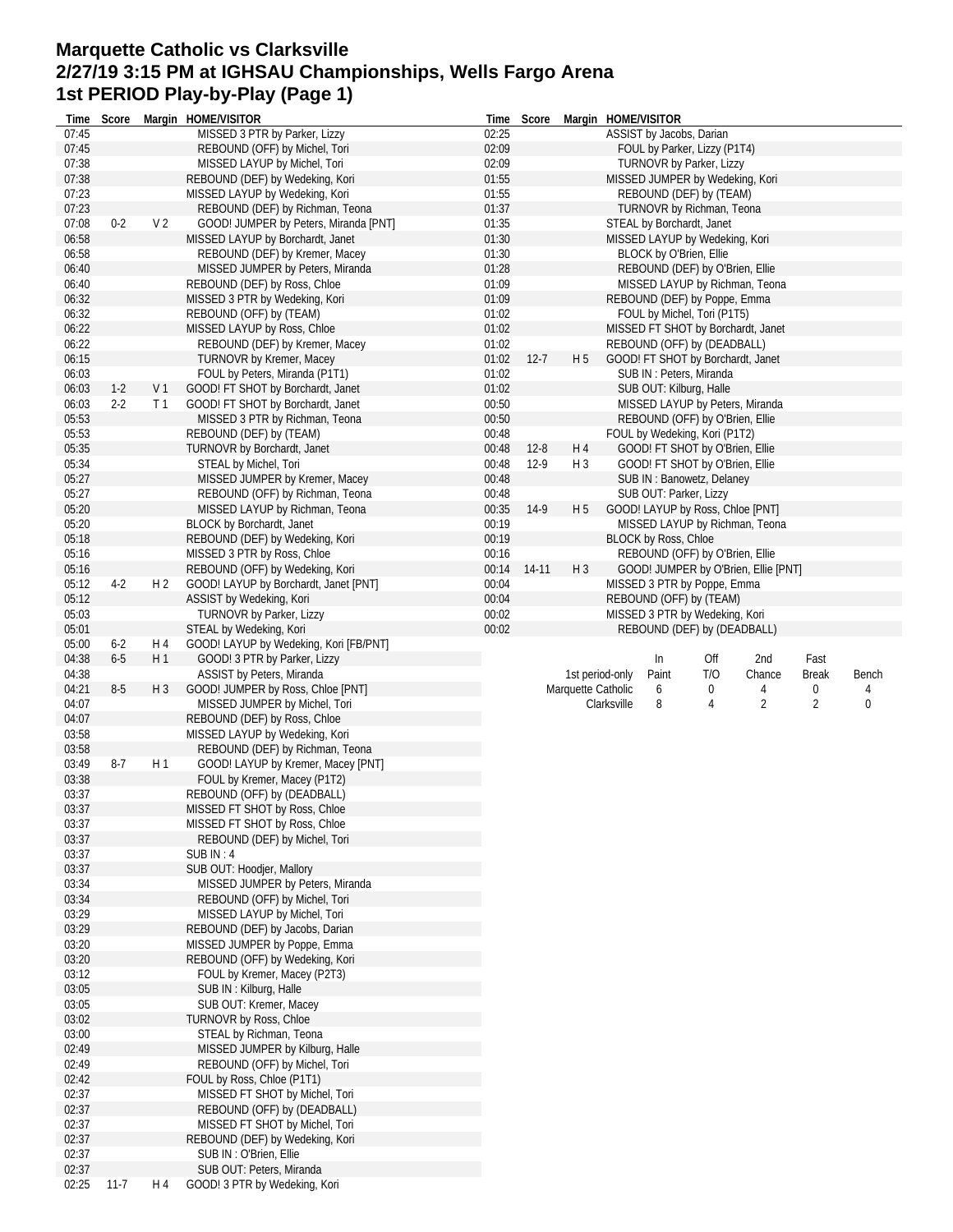# **Marquette Catholic vs Clarksville 2/27/19 3:15 PM at IGHSAU Championships, Wells Fargo Arena 2nd PERIOD Play-by-Play (Page 1)**

| Time           | Score     |                 | Margin HOME/VISITOR                                                 | Time           | Score          |                    |             | Margin HOME/VISITOR      |                                                                    |                                     |                   |            |
|----------------|-----------|-----------------|---------------------------------------------------------------------|----------------|----------------|--------------------|-------------|--------------------------|--------------------------------------------------------------------|-------------------------------------|-------------------|------------|
| 08:00          |           |                 | SUB IN: O'Brien, Ellie                                              | 01:53          | 21-29          | V8                 |             |                          | GOOD! FT SHOT by Borchardt, Janet                                  |                                     |                   |            |
| 08:00          |           |                 | SUB OUT: Parker, Lizzy                                              | 01:53          |                |                    |             |                          | SUB IN: Peters, Miranda                                            |                                     |                   |            |
| 07:56          |           |                 | TURNOVR by Richman, Teona                                           | 01:53          |                |                    |             |                          | SUB IN: Richman, Teona                                             |                                     |                   |            |
| 07:54          |           |                 | STEAL by Borchardt, Janet                                           | 01:53          |                |                    |             | SUB OUT: Kilburg, Halle  |                                                                    |                                     |                   |            |
| 07:41          | $16 - 11$ | H <sub>5</sub>  | GOOD! LAYUP by Borchardt, Janet [PNT]                               | 01:53          |                |                    |             | SUB OUT: Michel, Tori    |                                                                    |                                     |                   |            |
| 07:37          |           |                 | ASSIST by Wedeking, Kori                                            | 01:46          |                |                    |             |                          | MISSED LAYUP by Kremer, Macey                                      |                                     |                   |            |
| 07:16          |           |                 | TURNOVR by Michel, Tori                                             | 01:46          |                |                    |             |                          | REBOUND (DEF) by Poppe, Emma                                       |                                     |                   |            |
| 07:13          |           |                 | STEAL by Poppe, Emma                                                | 01:20          |                |                    |             |                          | FOUL by Kremer, Macey (P3T8)                                       |                                     |                   |            |
| 07:09          |           |                 | TURNOVR by Ross, Chloe                                              | 01:20          | 22-29          | V 7                |             |                          | GOOD! FT SHOT by Ross, Chloe                                       |                                     |                   |            |
| 07:08          |           |                 | SUB IN: Parker, Lizzy                                               | 01:20          |                |                    |             |                          | MISSED FT SHOT by Ross, Chloe                                      |                                     |                   |            |
| 07:08          |           |                 | SUB OUT: Michel, Tori                                               | 01:20          |                |                    |             |                          |                                                                    | REBOUND (DEF) by Richman, Teona     |                   |            |
| 06:58          | $16-13$   | $H_3$           | GOOD! LAYUP by Peters, Miranda [PNT]                                | 01:20          |                |                    |             | SUB IN: Kilburg, Halle   |                                                                    |                                     |                   |            |
| 06:58          |           |                 | ASSIST by Kremer, Macey                                             | 01:20          |                |                    |             |                          | SUB OUT: Kremer, Macey                                             |                                     |                   |            |
| 06:40          |           |                 | MISSED 3 PTR by Poppe, Emma                                         | 01:20          |                |                    |             | SUB IN: Hoodjer, Mallory |                                                                    |                                     |                   |            |
| 06:40          |           |                 | REBOUND (DEF) by Parker, Lizzy                                      | 01:20          |                |                    |             |                          | SUB OUT: Behrends, Cheyenne                                        |                                     |                   |            |
| 06:30          |           |                 | FOUL by Jacobs, Darian (P1T3)                                       | 01:10          |                |                    |             |                          | <b>TURNOVR by Parker, Lizzy</b>                                    |                                     |                   |            |
| 06:28          | $16-14$   | H <sub>2</sub>  | GOOD! FT SHOT by Kremer, Macey                                      | 01:08          |                |                    |             | STEAL by Wedeking, Kori  |                                                                    |                                     |                   |            |
| 06:28          |           |                 | MISSED FT SHOT by Kremer, Macey                                     | 01:08          |                |                    |             |                          | FOUL by Parker, Lizzy (P2T9)                                       |                                     |                   |            |
| 06:28          |           |                 | REBOUND (DEF) by Hoodjer, Mallory                                   | 01:08          | 23-29<br>24-29 | V6                 |             |                          | GOOD! FT SHOT by Hoodjer, Mallory                                  |                                     |                   |            |
| 06:10<br>06:10 |           |                 | MISSED JUMPER by Hoodjer, Mallory                                   | 01:08          |                | V <sub>5</sub>     |             |                          | GOOD! FT SHOT by Hoodjer, Mallory                                  |                                     |                   |            |
| 05:57          |           |                 | REBOUND (DEF) by Richman, Teona<br>MISSED JUMPER by Peters, Miranda | 00:50<br>00:49 |                |                    |             |                          | FOUL by Borchardt, Janet (P1T5)<br>MISSED FT SHOT by Parker, Lizzy |                                     |                   |            |
| 05:57          |           |                 |                                                                     | 00:49          |                |                    |             |                          |                                                                    |                                     |                   |            |
| 05:28          |           |                 | REBOUND (DEF) by Borchardt, Janet                                   | 00:49          |                |                    |             |                          | REBOUND (OFF) by (DEADBALL)                                        |                                     |                   |            |
| 05:28          |           |                 | MISSED 3 PTR by Wedeking, Kori<br>REBOUND (DEF) by O'Brien, Ellie   | 00:49          |                |                    |             |                          | MISSED FT SHOT by Parker, Lizzy<br>REBOUND (DEF) by Jacobs, Darian |                                     |                   |            |
| 05:09          | $16-17$   | V <sub>1</sub>  | GOOD! 3 PTR by Parker, Lizzy                                        | 00:49          |                |                    |             | SUB IN: Jacobs, Darian   |                                                                    |                                     |                   |            |
| 05:09          |           |                 | ASSIST by Kremer, Macey                                             | 00:49          |                |                    |             |                          | SUB OUT: Hoodjer, Mallory                                          |                                     |                   |            |
| 04:52          | 19-17     | H <sub>2</sub>  | GOOD! 3 PTR by Wedeking, Kori                                       | 00:36          | 26-29          | $V_3$              |             |                          |                                                                    | GOOD! LAYUP by Wedeking, Kori [PNT] |                   |            |
| 04:35          |           |                 | MISSED LAYUP by Peters, Miranda                                     | 00:22          |                |                    |             |                          | TURNOVR by Parker, Lizzy                                           |                                     |                   |            |
| 04:35          |           |                 | REBOUND (OFF) by Richman, Teona                                     | 00:22          |                |                    |             | STEAL by Jacobs, Darian  |                                                                    |                                     |                   |            |
| 04:31          |           |                 | FOUL by Hoodjer, Mallory (P1T4)                                     | 00:22          |                |                    |             |                          | SUB IN: Banowetz, Delaney                                          |                                     |                   |            |
| 04:31          | 19-18     | H1              | GOOD! FT SHOT by Richman, Teona                                     | 00:22          |                |                    |             | SUB OUT: Kilburg, Halle  |                                                                    |                                     |                   |            |
| 04:31          | 19-19     | T <sub>2</sub>  | GOOD! FT SHOT by Richman, Teona                                     | 00:01          |                |                    |             |                          | MISSED 3 PTR by Poppe, Emma                                        |                                     |                   |            |
| 04:16          |           |                 | MISSED 3 PTR by Wedeking, Kori                                      | 00:01          |                |                    |             |                          |                                                                    | REBOUND (DEF) by Banowetz, Delaney  |                   |            |
| 04:16          |           |                 | <b>BLOCK by Parker, Lizzy</b>                                       |                |                |                    |             |                          |                                                                    |                                     |                   |            |
|                |           |                 |                                                                     |                |                |                    |             |                          |                                                                    |                                     |                   |            |
| 04:15          |           |                 |                                                                     |                |                |                    |             |                          | Off                                                                | 2nd                                 | Fast              |            |
|                |           |                 | REBOUND (DEF) by Richman, Teona                                     |                |                |                    |             | In                       |                                                                    |                                     |                   |            |
| 04:10          | 19-21     | V <sub>2</sub>  | GOOD! LAYUP by Kremer, Macey [PNT]                                  |                |                | 2nd period-only    |             | Paint                    | T/O                                                                | Chance                              | <b>Break</b><br>4 | Bench<br>0 |
| 03:52<br>03:48 |           |                 | TURNOVR by Poppe, Emma                                              |                |                | Marquette Catholic |             | 12<br>4                  | 8<br>4                                                             | 4<br>$\mathbf 0$                    | 0                 | 0          |
| 03:47          | 19-23     | V <sub>4</sub>  | STEAL by Kremer, Macey                                              |                |                |                    | Clarksville |                          |                                                                    |                                     |                   |            |
| 03:29          |           |                 | GOOD! LAYUP by Kremer, Macey [FB/PNT]                               |                |                |                    |             |                          |                                                                    |                                     |                   |            |
| 03:29          |           |                 | MISSED LAYUP by Ross, Chloe                                         |                |                |                    |             |                          |                                                                    |                                     |                   |            |
| 03:15          |           |                 | REBOUND (DEF) by Kremer, Macey<br>TIMEOUT 30sec                     |                |                |                    |             |                          |                                                                    |                                     |                   |            |
| 03:15          |           |                 | SUB IN : Michel, Tori                                               |                |                |                    |             |                          |                                                                    |                                     |                   |            |
| 03:15          |           |                 | SUB OUT: Peters, Miranda                                            |                |                |                    |             |                          |                                                                    |                                     |                   |            |
| 03:15          |           |                 | SUB IN : Behrends, Cheyenne                                         |                |                |                    |             |                          |                                                                    |                                     |                   |            |
| 03:15          |           |                 | SUB OUT: Hoodjer, Mallory                                           |                |                |                    |             |                          |                                                                    |                                     |                   |            |
| 03:07          |           |                 | MISSED LAYUP by Kremer, Macey                                       |                |                |                    |             |                          |                                                                    |                                     |                   |            |
| 03:07          |           |                 | REBOUND (OFF) by Michel, Tori                                       |                |                |                    |             |                          |                                                                    |                                     |                   |            |
| 03:01          | 19-25     | V6              | GOOD! LAYUP by Michel, Tori [PNT]                                   |                |                |                    |             |                          |                                                                    |                                     |                   |            |
| 02:54          |           |                 | TURNOVR by Behrends, Cheyenne                                       |                |                |                    |             |                          |                                                                    |                                     |                   |            |
| 02:52          |           |                 | STEAL by Parker, Lizzy                                              |                |                |                    |             |                          |                                                                    |                                     |                   |            |
| 02:51          | 19-27     | V8              | GOOD! LAYUP by Parker, Lizzy [FB/PNT]                               |                |                |                    |             |                          |                                                                    |                                     |                   |            |
| 02:41          |           |                 | FOUL by Richman, Teona (P1T6)                                       |                |                |                    |             |                          |                                                                    |                                     |                   |            |
| 02:41          |           |                 | SUB IN: Kilburg, Halle                                              |                |                |                    |             |                          |                                                                    |                                     |                   |            |
| 02:41          |           |                 | SUB OUT: O'Brien, Ellie                                             |                |                |                    |             |                          |                                                                    |                                     |                   |            |
| 02:34          |           |                 | MISSED JUMPER by Poppe, Emma                                        |                |                |                    |             |                          |                                                                    |                                     |                   |            |
| 02:34          |           |                 | BLOCK by Kremer, Macey                                              |                |                |                    |             |                          |                                                                    |                                     |                   |            |
| 02:33          |           |                 | REBOUND (DEF) by Richman, Teona                                     |                |                |                    |             |                          |                                                                    |                                     |                   |            |
| 02:26          |           |                 | MISSED LAYUP by Kilburg, Halle                                      |                |                |                    |             |                          |                                                                    |                                     |                   |            |
| 02:26          |           |                 | <b>BLOCK by Borchardt, Janet</b>                                    |                |                |                    |             |                          |                                                                    |                                     |                   |            |
| 02:24          |           |                 | REBOUND (DEF) by Borchardt, Janet                                   |                |                |                    |             |                          |                                                                    |                                     |                   |            |
| 02:10          |           |                 | SUB IN: O'Brien, Ellie                                              |                |                |                    |             |                          |                                                                    |                                     |                   |            |
| 02:10          |           |                 | SUB OUT: Richman, Teona                                             |                |                |                    |             |                          |                                                                    |                                     |                   |            |
| 02:09          |           |                 | TURNOVR by Ross, Chloe                                              |                |                |                    |             |                          |                                                                    |                                     |                   |            |
| 02:08          |           |                 | STEAL by Kilburg, Halle                                             |                |                |                    |             |                          |                                                                    |                                     |                   |            |
| 02:06          | 19-29     | V <sub>10</sub> | GOOD! LAYUP by Parker, Lizzy [PNT]                                  |                |                |                    |             |                          |                                                                    |                                     |                   |            |
| 01:53<br>01:53 | 20-29     | V 9             | FOUL by Michel, Tori (P2T7)<br>GOOD! FT SHOT by Borchardt, Janet    |                |                |                    |             |                          |                                                                    |                                     |                   |            |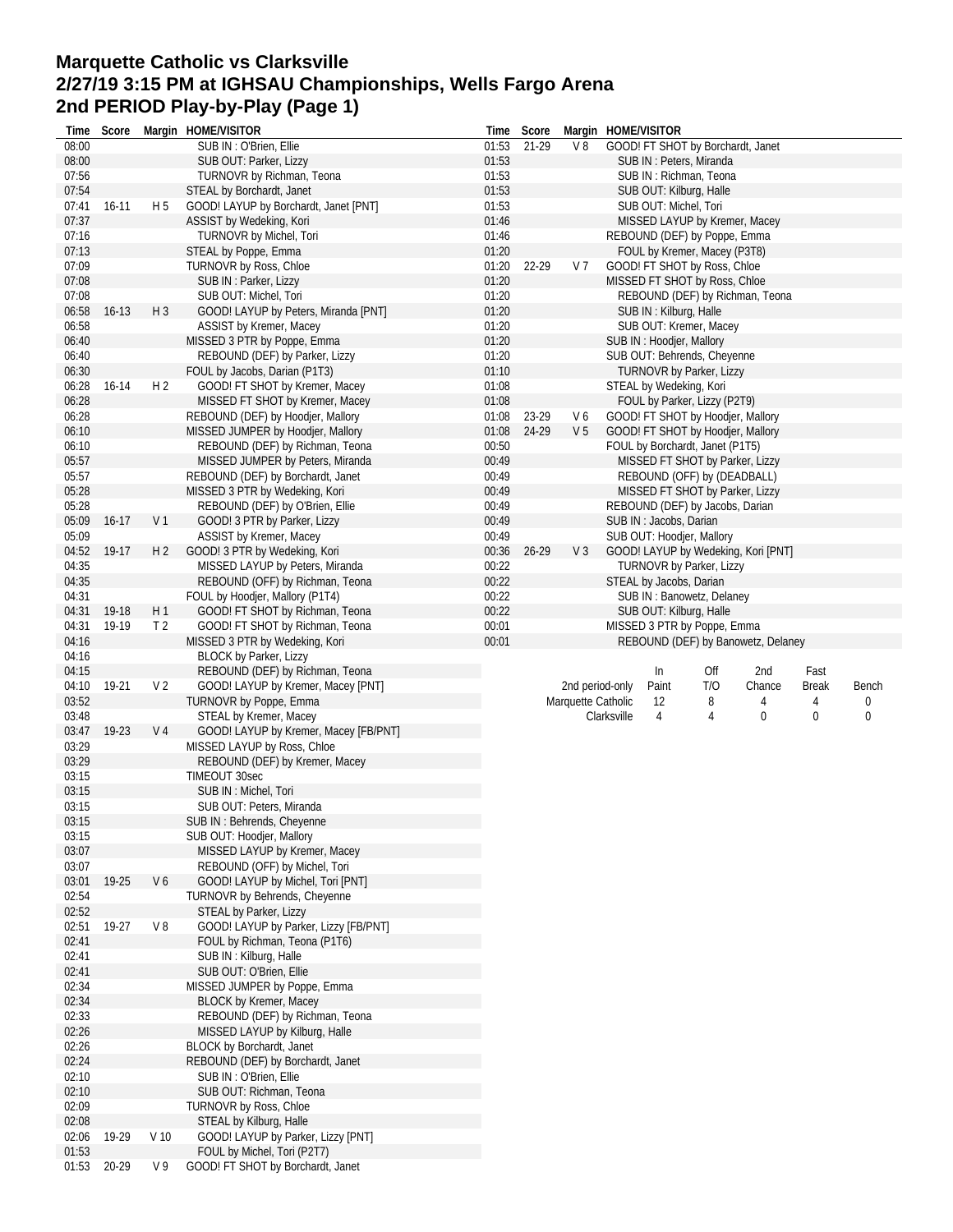#### **Marquette Catholic vs Clarksville 2/27/19 3:15 PM at IGHSAU Championships, Wells Fargo Arena 3rd PERIOD Play-by-Play (Page 1)**

| Time           | Score     |                 | Margin HOME/VISITOR                                              | Time           | Score |                    | Margin HOME/VISITOR                                        |          |        |                |       |
|----------------|-----------|-----------------|------------------------------------------------------------------|----------------|-------|--------------------|------------------------------------------------------------|----------|--------|----------------|-------|
| 07:47          | 26-32     | V6              | GOOD! 3 PTR by Parker, Lizzy                                     | 02:40          |       |                    | REBOUND (DEF) by Richman, Teona                            |          |        |                |       |
| 07:47          |           |                 | ASSIST by Michel, Tori                                           | 02:34          |       |                    | TURNOVR by Parker, Lizzy                                   |          |        |                |       |
| 07:37          |           |                 | MISSED LAYUP by Ross, Chloe                                      | 02:16          |       |                    | TURNOVR by Wedeking, Kori                                  |          |        |                |       |
| 07:37          |           |                 | REBOUND (DEF) by Parker, Lizzy                                   | 02:15          |       |                    | STEAL by Richman, Teona                                    |          |        |                |       |
| 07:31          |           |                 | MISSED LAYUP by Parker, Lizzy                                    | 02:13          |       |                    | <b>TURNOVR by Parker, Lizzy</b>                            |          |        |                |       |
| 07:31          |           |                 | REBOUND (DEF) by Poppe, Emma                                     | 02:13          |       |                    | FOUL by Parker, Lizzy (P3T2)                               |          |        |                |       |
| 07:29          |           |                 | FOUL by Peters, Miranda (P2T1)                                   | 02:04          |       |                    | TURNOVR by Wedeking, Kori                                  |          |        |                |       |
| 07:12<br>07:12 |           |                 | MISSED 3 PTR by Ross, Chloe<br>REBOUND (OFF) by Borchardt, Janet | 02:03<br>02:02 |       |                    | STEAL by Richman, Teona<br><b>TURNOVR by Parker, Lizzy</b> |          |        |                |       |
| 07:06          |           |                 | TURNOVR by Borchardt, Janet                                      | 01:48          |       |                    | MISSED 3 PTR by Ross, Chloe                                |          |        |                |       |
| 07:05          |           |                 | STEAL by Parker, Lizzy                                           | 01:48          |       |                    | REBOUND (DEF) by O'Brien, Ellie                            |          |        |                |       |
| 06:56          |           |                 | MISSED LAYUP by Parker, Lizzy                                    | 01:25          | 30-44 | V 14               | GOOD! 3 PTR by Richman, Teona                              |          |        |                |       |
| 06:56          |           |                 | BLOCK by Borchardt, Janet                                        | 01:25          |       |                    | <b>ASSIST by Peters, Miranda</b>                           |          |        |                |       |
| 06:54          |           |                 | REBOUND (OFF) by Michel, Tori                                    | 01:05          |       |                    | MISSED JUMPER by Wedeking, Kori                            |          |        |                |       |
| 06:48          |           |                 | MISSED JUMPER by Kremer, Macey                                   | 01:05          |       |                    | BLOCK by Peters, Miranda                                   |          |        |                |       |
| 06:48          |           |                 | REBOUND (DEF) by Wedeking, Kori                                  | 01:04          |       |                    | REBOUND (DEF) by Peters, Miranda                           |          |        |                |       |
| 06:37          |           |                 | MISSED LAYUP by Ross, Chloe                                      | 01:04          |       |                    | FOUL by Wedeking, Kori (P3T5)                              |          |        |                |       |
| 06:37          |           |                 | REBOUND (DEF) by Michel, Tori                                    | 00:55          |       |                    | MISSED 3 PTR by Parker, Lizzy                              |          |        |                |       |
| 06:22          | 26-34     | V8              | GOOD! JUMPER by Peters, Miranda [PNT]                            | 00:55          |       |                    | REBOUND (DEF) by Jacobs, Darian                            |          |        |                |       |
| 06:10          |           |                 | MISSED LAYUP by Wedeking, Kori                                   | 00:43          |       |                    | TURNOVR by Wedeking, Kori                                  |          |        |                |       |
| 06:10          |           |                 | REBOUND (DEF) by Michel, Tori                                    | 00:31          |       |                    | MISSED LAYUP by Peters, Miranda                            |          |        |                |       |
| 05:56          | 26-36     | V 10            | GOOD! LAYUP by Peters, Miranda [PNT]                             | 00:31          |       |                    | REBOUND (DEF) by Wedeking, Kori                            |          |        |                |       |
| 05:56          |           |                 | ASSIST by Richman, Teona                                         | 00:23          | 32-44 | V <sub>12</sub>    | GOOD! LAYUP by Wedeking, Kori [FB/PNT]                     |          |        |                |       |
| 05:31          | 28-36     | V8              | GOOD! LAYUP by Ross, Chloe [PNT]                                 | 00:16          | 32-46 | V 14               | GOOD! LAYUP by Kremer, Macey [PNT]                         |          |        |                |       |
| 05:19          |           |                 | MISSED LAYUP by Kremer, Macey                                    | 00:02          | 34-46 | V <sub>12</sub>    | GOOD! JUMPER by Wedeking, Kori [PNT]                       |          |        |                |       |
| 05:19          |           |                 | <b>BLOCK by Hoodjer, Mallory</b>                                 |                |       |                    |                                                            |          |        |                |       |
| 05:17          |           |                 | REBOUND (DEF) by Borchardt, Janet                                |                |       |                    | In                                                         | Off      | 2nd    | Fast           |       |
| 05:05          | 30-36     | V6              | GOOD! JUMPER by Poppe, Emma                                      |                |       | 3rd period-only    | Paint                                                      | T/O      | Chance | Break          | Bench |
| 04:52          |           |                 | MISSED JUMPER by Michel, Tori                                    |                |       | Marquette Catholic | 10                                                         | 3        | 2      | 2              | 0     |
| 04:52          |           |                 | REBOUND (DEF) by Wedeking, Kori                                  |                |       |                    | Clarksville<br>6                                           | $\bf{0}$ | 0      | $\overline{2}$ | 0     |
| 04:42<br>04:42 |           |                 | MISSED 3 PTR by Ross, Chloe<br>REBOUND (OFF) by Hoodjer, Mallory |                |       |                    |                                                            |          |        |                |       |
| 04:36          |           |                 | TURNOVR by Hoodjer, Mallory                                      |                |       |                    |                                                            |          |        |                |       |
| 04:27          |           |                 | SUB IN: Jacobs, Darian                                           |                |       |                    |                                                            |          |        |                |       |
| 04:27          |           |                 | SUB OUT: Hoodjer, Mallory                                        |                |       |                    |                                                            |          |        |                |       |
| 04:24          |           |                 | FOUL by Wedeking, Kori (P2T1)                                    |                |       |                    |                                                            |          |        |                |       |
| 04:21          |           |                 | MISSED 3 PTR by Parker, Lizzy                                    |                |       |                    |                                                            |          |        |                |       |
| 04:21          |           |                 | REBOUND (OFF) by Michel, Tori                                    |                |       |                    |                                                            |          |        |                |       |
| 04:19          |           |                 | FOUL by Jacobs, Darian (P2T2)                                    |                |       |                    |                                                            |          |        |                |       |
| 04:15          |           |                 | MISSED LAYUP by Parker, Lizzy                                    |                |       |                    |                                                            |          |        |                |       |
| 04:15          |           |                 | REBOUND (OFF) by Michel, Tori                                    |                |       |                    |                                                            |          |        |                |       |
| 04:10          |           |                 | MISSED JUMPER by Richman, Teona                                  |                |       |                    |                                                            |          |        |                |       |
| 04:10          |           |                 | REBOUND (OFF) by Richman, Teona                                  |                |       |                    |                                                            |          |        |                |       |
| 04:06          |           |                 | MISSED LAYUP by Richman, Teona                                   |                |       |                    |                                                            |          |        |                |       |
| 04:06          |           |                 | REBOUND (OFF) by Michel, Tori                                    |                |       |                    |                                                            |          |        |                |       |
| 04:04          | 30-38     | V8              | GOOD! LAYUP by Michel, Tori [PNT]                                |                |       |                    |                                                            |          |        |                |       |
| 03:51          |           |                 | TURNOVR by Ross, Chloe                                           |                |       |                    |                                                            |          |        |                |       |
| 03:50          |           |                 | STEAL by Peters, Miranda                                         |                |       |                    |                                                            |          |        |                |       |
| 03:43          |           |                 | FOUL by Poppe, Emma (P1T3)                                       |                |       |                    |                                                            |          |        |                |       |
| 03:43          | 30-39     | V <sub>9</sub>  | GOOD! FT SHOT by Peters, Miranda                                 |                |       |                    |                                                            |          |        |                |       |
| 03:43          |           |                 | MISSED FT SHOT by Peters, Miranda                                |                |       |                    |                                                            |          |        |                |       |
| 03:43<br>03:31 |           |                 | REBOUND (DEF) by Jacobs, Darian<br>MISSED JUMPER by Ross, Chloe  |                |       |                    |                                                            |          |        |                |       |
| 03:31          |           |                 | BLOCK by Peters, Miranda                                         |                |       |                    |                                                            |          |        |                |       |
| 03:29          |           |                 | REBOUND (OFF) by Ross, Chloe                                     |                |       |                    |                                                            |          |        |                |       |
| 03:26          |           |                 | <b>TURNOVR by Ross, Chloe</b>                                    |                |       |                    |                                                            |          |        |                |       |
| 03:24          |           |                 | STEAL by Michel, Tori                                            |                |       |                    |                                                            |          |        |                |       |
| 03:19          |           |                 | <b>TURNOVR by Parker, Lizzy</b>                                  |                |       |                    |                                                            |          |        |                |       |
| 03:18          |           |                 | STEAL by Poppe, Emma                                             |                |       |                    |                                                            |          |        |                |       |
| 03:05          |           |                 | MISSED JUMPER by Poppe, Emma                                     |                |       |                    |                                                            |          |        |                |       |
| 03:05          |           |                 | REBOUND (DEF) by Parker, Lizzy                                   |                |       |                    |                                                            |          |        |                |       |
| 02:56          | $30 - 41$ | V <sub>11</sub> | GOOD! LAYUP by Kremer, Macey [FB/PNT]                            |                |       |                    |                                                            |          |        |                |       |
| 02:56          |           |                 | FOUL by Ross, Chloe (P2T4)                                       |                |       |                    |                                                            |          |        |                |       |
| 02:56          |           |                 | MISSED FT SHOT by Kremer, Macey                                  |                |       |                    |                                                            |          |        |                |       |
| 02:56          |           |                 | REBOUND (DEF) by Poppe, Emma                                     |                |       |                    |                                                            |          |        |                |       |
| 02:56          |           |                 | SUB IN: O'Brien, Ellie                                           |                |       |                    |                                                            |          |        |                |       |
| 02:56          |           |                 | SUB OUT: Michel, Tori                                            |                |       |                    |                                                            |          |        |                |       |
| 02:52          |           |                 | TIMEOUT TEAM                                                     |                |       |                    |                                                            |          |        |                |       |
| 02:40          |           |                 | MISSED 3 PTR by Wedeking, Kori                                   |                |       |                    |                                                            |          |        |                |       |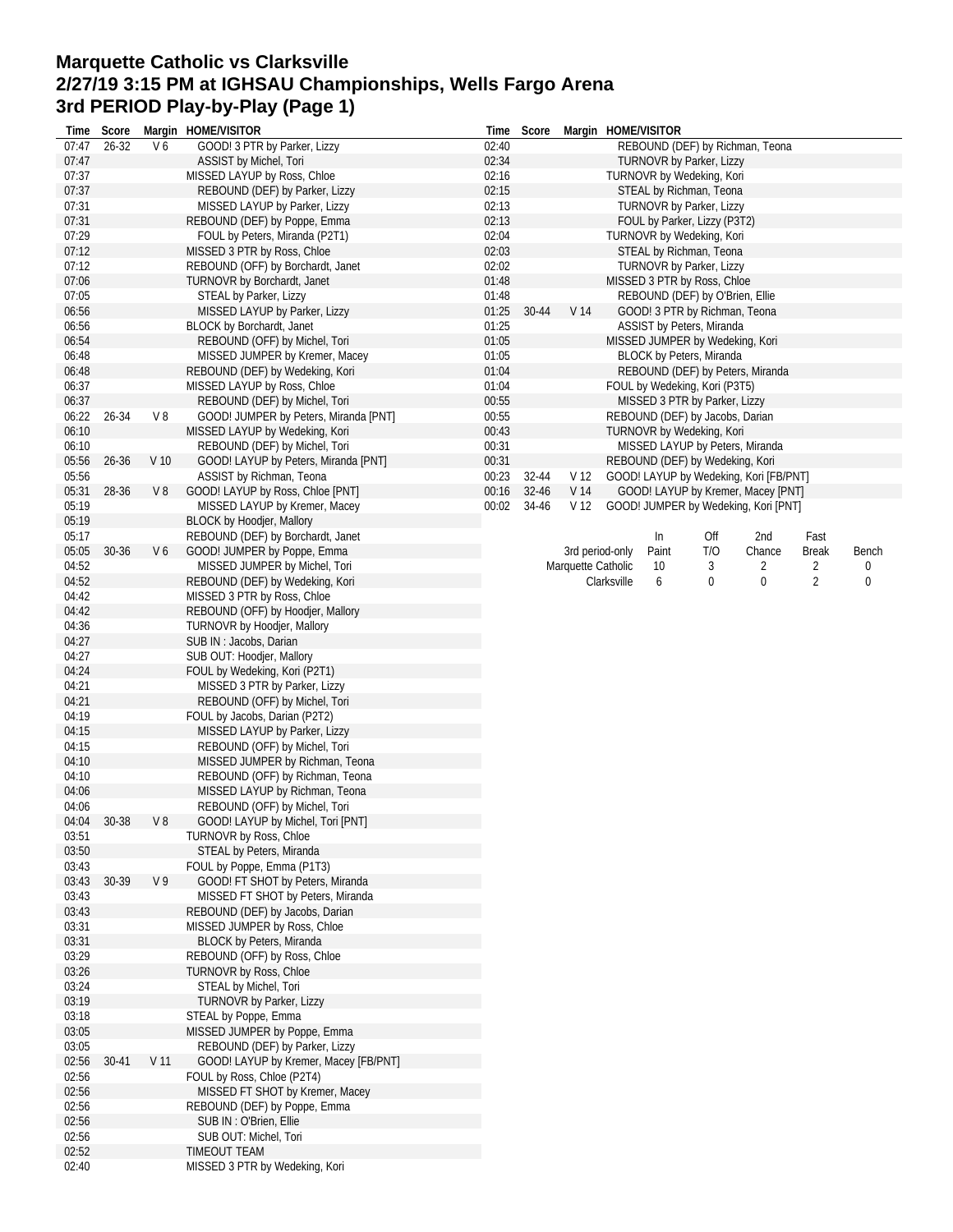# **Marquette Catholic vs Clarksville 2/27/19 3:15 PM at IGHSAU Championships, Wells Fargo Arena 4th PERIOD Play-by-Play (Page 1)**

|       | Time Score |                 | Margin HOME/VISITOR                   |       | Time Score |                 | Margin HOME/VISITOR                                  |
|-------|------------|-----------------|---------------------------------------|-------|------------|-----------------|------------------------------------------------------|
| 08:00 |            |                 | SUB IN : Behrends, Cheyenne           | 03:27 |            |                 | REBOUND (OFF) by Ross, Chloe                         |
| 08:00 |            |                 | SUB IN: Jacobs, Darian                | 03:24 |            |                 | FOUL by Peters, Miranda (P3T4)                       |
| 08:00 |            |                 | SUB OUT: Ross, Chloe                  | 03:24 | 38-57      | V 19            | GOOD! FT SHOT by Ross, Chloe                         |
| 08:00 |            |                 | SUB OUT: Hoodjer, Mallory             | 03:24 | 39-57      |                 | V 18 GOOD! FT SHOT by Ross, Chloe                    |
| 07:47 |            |                 | MISSED JUMPER by Behrends, Cheyenne   | 03:11 |            |                 | MISSED LAYUP by Peters, Miranda                      |
| 07:47 |            |                 | REBOUND (DEF) by Richman, Teona       | 03:11 |            |                 | REBOUND (DEF) by Wedeking, Kori                      |
| 07:33 |            |                 | FOUL by Borchardt, Janet (P2T6)       | 03:05 | 41-57      | V 16            | GOOD! LAYUP by Wedeking, Kori [FB/PNT]               |
| 07:33 |            |                 | MISSED FT SHOT by Parker, Lizzy       | 02:54 |            |                 | FOUL by Wedeking, Kori (P4T9)                        |
| 07:33 |            |                 | REBOUND (OFF) by (DEADBALL)           | 02:54 | 41-58      | V 17            | GOOD! FT SHOT by Kremer, Macey                       |
| 07:33 | 34-47      | V 13            | GOOD! FT SHOT by Parker, Lizzy        | 02:54 |            |                 | MISSED FT SHOT by Kremer, Macey                      |
| 07:25 |            |                 | TURNOVR by Poppe, Emma                | 02:54 |            |                 | REBOUND (DEF) by Hoodjer, Mallory                    |
| 07:07 | 34-49      | V 15            | GOOD! LAYUP by Peters, Miranda [PNT]  | 02:54 |            |                 | SUB IN: Hoodjer, Mallory                             |
| 06:54 |            |                 | MISSED 3 PTR by Poppe, Emma           | 02:54 |            |                 | SUB IN: Jacobs, Darian                               |
| 06:54 |            |                 |                                       | 02:54 |            |                 |                                                      |
|       |            |                 | REBOUND (DEF) by Michel, Tori         |       |            |                 | SUB IN: Poppe, Emma                                  |
| 06:43 |            |                 | MISSED LAYUP by Richman, Teona        | 02:54 |            |                 | SUB OUT: Behrends, Cheyenne                          |
| 06:43 |            |                 | REBOUND (DEF) by Poppe, Emma          | 02:54 |            |                 | SUB OUT: Vance, Sierra                               |
| 06:34 |            |                 | TURNOVR by Behrends, Cheyenne         | 02:54 |            |                 | SUB OUT: Ross, Chloe                                 |
| 06:32 |            |                 | STEAL by Michel, Tori                 | 02:45 |            |                 | MISSED 3 PTR by Poppe, Emma                          |
| 06:24 |            |                 | FOUL by Behrends, Cheyenne (P1T7)     | 02:45 |            |                 | REBOUND (OFF) by Hoodjer, Mallory                    |
| 06:24 | 34-50      | V 16            | GOOD! FT SHOT by Parker, Lizzy        | 02:42 |            |                 | MISSED LAYUP by Hoodjer, Mallory                     |
| 06:24 | 34-51      | V 17            | GOOD! FT SHOT by Parker, Lizzy        | 02:42 |            |                 | REBOUND (DEF) by Peters, Miranda                     |
| 06:24 |            |                 | SUB IN: Vance, Sierra                 | 02:10 |            |                 | FOUL by Jacobs, Darian (P3T10)                       |
| 06:24 |            |                 | SUB OUT: Jacobs, Darian               | 02:10 |            |                 | MISSED FT SHOT by Peters, Miranda                    |
| 06:15 |            |                 | MISSED JUMPER by Behrends, Cheyenne   | 02:10 |            |                 | REBOUND (OFF) by (DEADBALL)                          |
| 06:15 |            |                 | BLOCK by Richman, Teona               | 02:10 | 41-59      | V 18            | GOOD! FT SHOT by Peters, Miranda                     |
| 06:15 |            |                 | REBOUND (OFF) by (TEAM)               | 02:10 |            |                 | TIMEOUT TEAM                                         |
| 06:12 |            |                 | TURNOVR by Borchardt, Janet           | 02:10 |            |                 | SUB IN: Ross, Chloe                                  |
|       |            |                 |                                       | 02:10 |            |                 | SUB OUT: Jacobs, Darian                              |
| 06:10 |            |                 | STEAL by Parker, Lizzy                |       |            |                 |                                                      |
| 06:03 |            |                 | MISSED LAYUP by Peters, Miranda       | 01:55 | 43-59      | V 16            | GOOD! LAYUP by Wedeking, Kori [PNT]                  |
| 06:03 |            |                 | REBOUND (DEF) by Vance, Sierra        | 01:15 |            |                 | MISSED LAYUP by Kremer, Macey                        |
| 05:55 |            |                 | MISSED 3 PTR by Wedeking, Kori        | 01:15 |            |                 | REBOUND (DEF) by Hoodjer, Mallory                    |
| 05:55 |            |                 | REBOUND (OFF) by Borchardt, Janet     | 01:08 | 45-59      | V 14            | GOOD! LAYUP by Borchardt, Janet [FB/PNT]             |
| 05:52 |            |                 | FOUL by Michel, Tori (P3T3)           | 01:08 |            |                 | ASSIST by Wedeking, Kori                             |
| 05:52 |            |                 | MISSED FT SHOT by Borchardt, Janet    | 00:48 |            |                 | <b>TURNOVR by Richman, Teona</b>                     |
| 05:52 |            |                 | REBOUND (OFF) by (DEADBALL)           | 00:48 |            |                 | SUB IN: Michel, Tori                                 |
| 05:52 |            |                 | TIMEOUT 30sec                         | 00:48 |            |                 | SUB OUT: O'Brien, Ellie                              |
| 05:52 | 35-51      | V 16            | GOOD! FT SHOT by Borchardt, Janet     | 00:42 |            |                 | TURNOVR by Poppe, Emma                               |
| 05:52 |            |                 | SUB IN: O'Brien, Ellie                | 00:36 |            |                 | FOUL by Ross, Chloe (P4T11)                          |
| 05:52 |            |                 | SUB OUT: Michel, Tori                 | 00:36 | 45-60      | V <sub>15</sub> | GOOD! FT SHOT by Parker, Lizzy                       |
| 05:52 |            |                 | SUB IN: Ross, Chloe                   | 00:36 |            |                 | MISSED FT SHOT by Parker, Lizzy                      |
| 05:52 |            |                 | SUB OUT: Poppe, Emma                  | 00:36 |            |                 | REBOUND (DEF) by Wedeking, Kori                      |
| 05:24 |            |                 | TURNOVR by Kremer, Macey              | 00:36 |            |                 | SUB IN: Kremer, Holly                                |
| 05:14 |            |                 | MISSED LAYUP by Borchardt, Janet      | 00:36 |            |                 | SUB IN: Callaghan, Emma                              |
| 05:14 |            |                 | BLOCK by Peters, Miranda              | 00:36 |            |                 | SUB OUT: Michel, Tori                                |
| 05:12 |            |                 | REBOUND (OFF) by Ross, Chloe          | 00:36 |            |                 | SUB OUT: Richman, Teona                              |
| 05:07 |            |                 |                                       |       |            |                 | 00:30 47-60 V 13 GOOD! LAYUP by Ross, Chloe [FB/PNT] |
|       |            |                 | MISSED JUMPER by Wedeking, Kori       |       |            |                 |                                                      |
| 05:07 |            |                 | REBOUND (DEF) by Kremer, Macey        | 00:30 |            |                 | ASSIST by Wedeking, Kori                             |
| 04:58 | 35-53      | V 18            | GOOD! LAYUP by Kremer, Macey [FB/PNT] | 00:29 |            |                 | SUB IN: Banowetz, Delaney                            |
| 04:50 | 37-53      | V 16            | GOOD! LAYUP by Wedeking, Kori [PNT]   | 00:29 |            |                 | SUB OUT: Peters, Miranda                             |
| 04:42 |            |                 | FOUL by Ross, Chloe (P3T8)            | 00:29 |            |                 | SUB IN: Jacobs, Darian                               |
| 04:42 | 37-54      | V 17            | GOOD! FT SHOT by Richman, Teona       | 00:29 |            |                 | SUB IN: Vance, Sierra                                |
| 04:42 | 37-55      | V <sub>18</sub> | GOOD! FT SHOT by Richman, Teona       | 00:29 |            |                 | SUB OUT: Hoodjer, Mallory                            |
| 04:33 |            |                 | MISSED JUMPER by Borchardt, Janet     | 00:29 |            |                 | SUB OUT: Poppe, Emma                                 |
| 04:33 |            |                 | <b>BLOCK by Peters, Miranda</b>       | 00:26 |            |                 | FOUL by Wedeking, Kori (P5T12)                       |
| 04:32 |            |                 | REBOUND (DEF) by Peters, Miranda      | 00:26 | 47-61      | V 14            | GOOD! FT SHOT by Parker, Lizzy                       |
| 04:26 |            |                 | MISSED LAYUP by Kremer, Macey         | 00:26 | $47 - 62$  | V 15            | GOOD! FT SHOT by Parker, Lizzy                       |
| 04:26 |            |                 | REBOUND (OFF) by Richman, Teona       | 00:26 |            |                 | SUB IN: Behrends, Cheyenne                           |
| 04:16 |            |                 | MISSED LAYUP by Kremer, Macey         | 00:26 |            |                 | SUB OUT: Wedeking, Kori                              |
| 04:16 |            |                 | REBOUND (OFF) by O'Brien, Ellie       | 00:18 | 49-62      | V 13            | GOOD! LAYUP by Borchardt, Janet [PNT]                |
| 04:07 |            |                 | MISSED LAYUP by O'Brien, Ellie        | 00:18 |            |                 | ASSIST by Behrends, Cheyenne                         |
| 04:07 |            |                 | REBOUND (OFF) by Peters, Miranda      | 00:16 |            |                 | SUB IN: Kemp, Beatrice                               |
| 04:05 | 37-57      | V <sub>20</sub> | GOOD! LAYUP by Peters, Miranda [PNT]  | 00:16 |            |                 | SUB OUT: Kremer, Macey                               |
| 03:59 |            |                 | MISSED 3 PTR by Ross, Chloe           | 00:09 |            |                 | TURNOVR by Banowetz, Delaney                         |
| 03:59 |            |                 | REBOUND (DEF) by Richman, Teona       | 00:05 |            |                 | MISSED 3 PTR by Ross, Chloe                          |
| 03:46 |            |                 |                                       | 00:05 |            |                 |                                                      |
|       |            |                 | MISSED LAYUP by Parker, Lizzy         |       |            |                 | REBOUND (DEF) by Parker, Lizzy                       |
| 03:46 |            |                 | REBOUND (DEF) by Wedeking, Kori       |       |            |                 |                                                      |
| 03:38 |            |                 | MISSED 3 PTR by Behrends, Cheyenne    |       |            |                 |                                                      |
| 03:38 |            |                 | REBOUND (OFF) by Ross, Chloe          |       |            |                 |                                                      |
| 03:27 |            |                 | MISSED 3 PTR by Wedeking, Kori        |       |            |                 |                                                      |